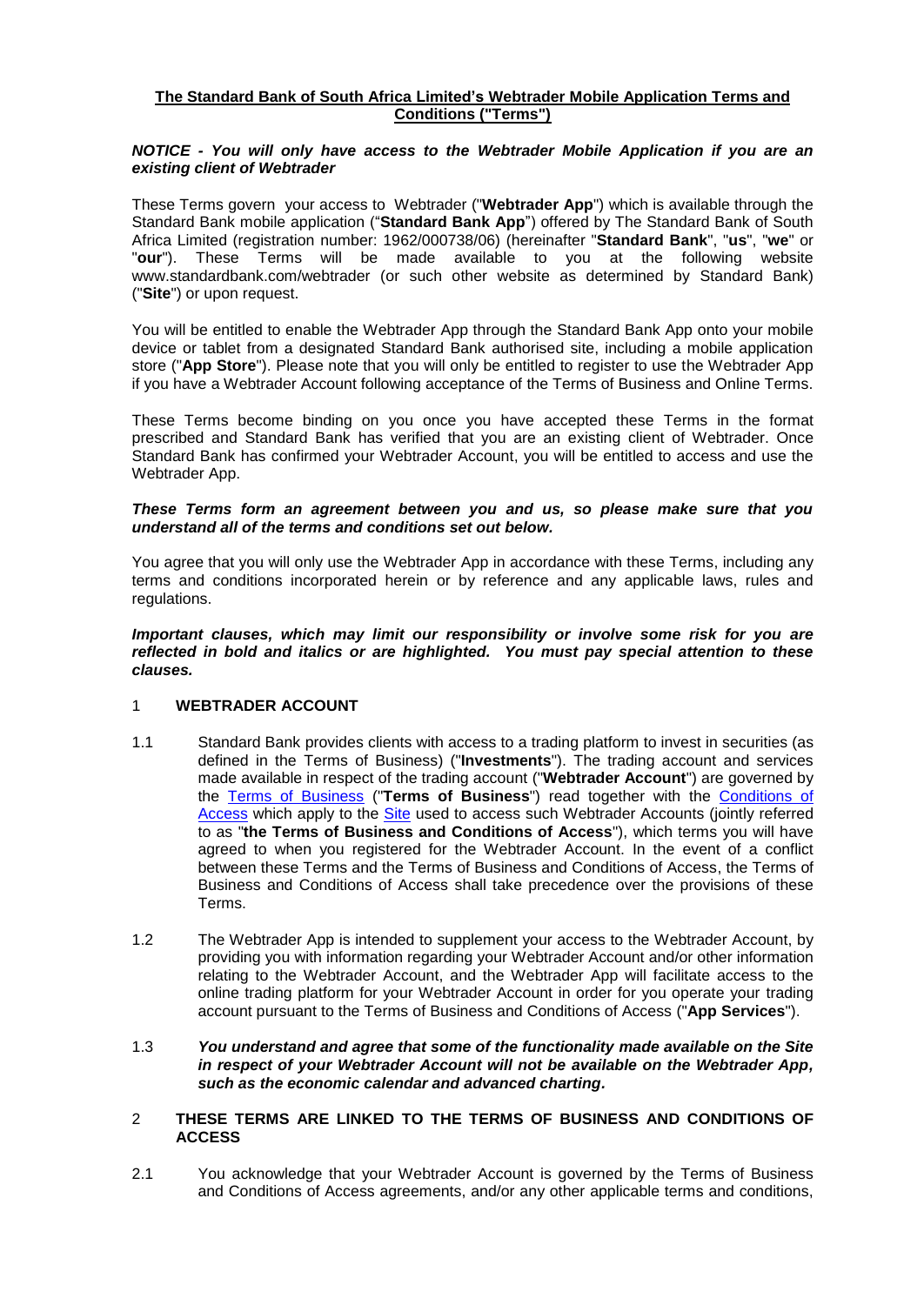## and *it is your responsibility to comply with the Terms of Business and Conditions of Access and/or other applicable agreements, terms and conditions in relation to your Webtrader Account.*

- 2.2 The use of the Webtrader App and the App Services and your access to the [Site](https://webtrader.standardbank.com/ost/NSWebController?event=VIEW_LOGIN_EVENT) utilising the Webtrader App is governed by these Terms.
- 2.3 *You specifically acknowledge and accept that these Terms are read together with and supplement the terms contained in the Terms of Business and Conditions of Access. This means that the terms and conditions contained in the Terms of Business and Conditions of Access apply to your use of the Webtrader App and the App Services as if they were specifically included in these Terms. We specifically bring to your attention the provisions contained in the Terms of Business and Conditions of Access relating to how Standard Bank will manage and execute the transactions on your Webtrader Account, the risks and liabilities that you assume in this regard, the time periods and terms relating to online trading and the disclaimers that you provide to us.*
- 2.4 *You also specifically agree that your trading account will be operated in accordance with the authority and acknowledgements that you provided to us in terms of clause [9](#page-4-0) of the Mandate and the same is deemed to be given in respect of the App Services.*
- 2.5 *You specifically acknowledge and accept that you remain bound by the terms of the Terms of Business and Conditions of Access for purposes of your use of the Webtrader App and your access to the App Services.*

#### 3 **DURATION**

3.1 These Terms will remain in force and be binding on you until you either terminate your use of the Webtrader App or your access to your Webtrader Account is terminated pursuant to the Terms of Business and Conditions of Access in accordance with clause [10](#page-4-1) hereof.

## 4 **SECURITY**

- 4.1 Once you have registered for a digital identity with the relevant user name and password, you may be prompted to provide your additional user name and password allocated to you for your Webtrader Account in order to register for the Webtrader App. Once you have successfully registered for the Webtrader App, for security purposes you will be required to enter the relevant user name and password associated with your digital identity each time that you access the Webtrader App.
- 4.2 You acknowledge that you may only register once for the Webtrader App using a specific user name and password, however you will be allowed to link more than one Mobile Device (as defined at clause [5.1\)](#page-2-0) to the same user name and password in order to access the Webtrader App. Standard Bank reserves the right to determine the number of Mobile Devices which may be linked to the specific user name and password for access to the Webtrader App and/or Webtrader Account.
- 4.3 You must at all times keep secret your user name and password and any other personal details relating to the log-in procedure (including any or one-time PIN, other personal identification numbers, passwords, user names or other digital identity codes ("**Access Codes**")) and you must take all reasonable precautions to prevent any unauthorised or fraudulent use of your Access Codes. *If you do not keep your Access Codes safe, you give up any claim you may have against us for any loss or damage you may suffer because you have not kept them safe.*
- 4.4 Standard Bank confirms that it has reasonable security safeguards in place to protect your Access Codes and other personal or confidential information provided by you via the Webtrader App. *However, you accept that, while Standard Bank will take all reasonable steps to prevent security breaches in respect of the App Services, any*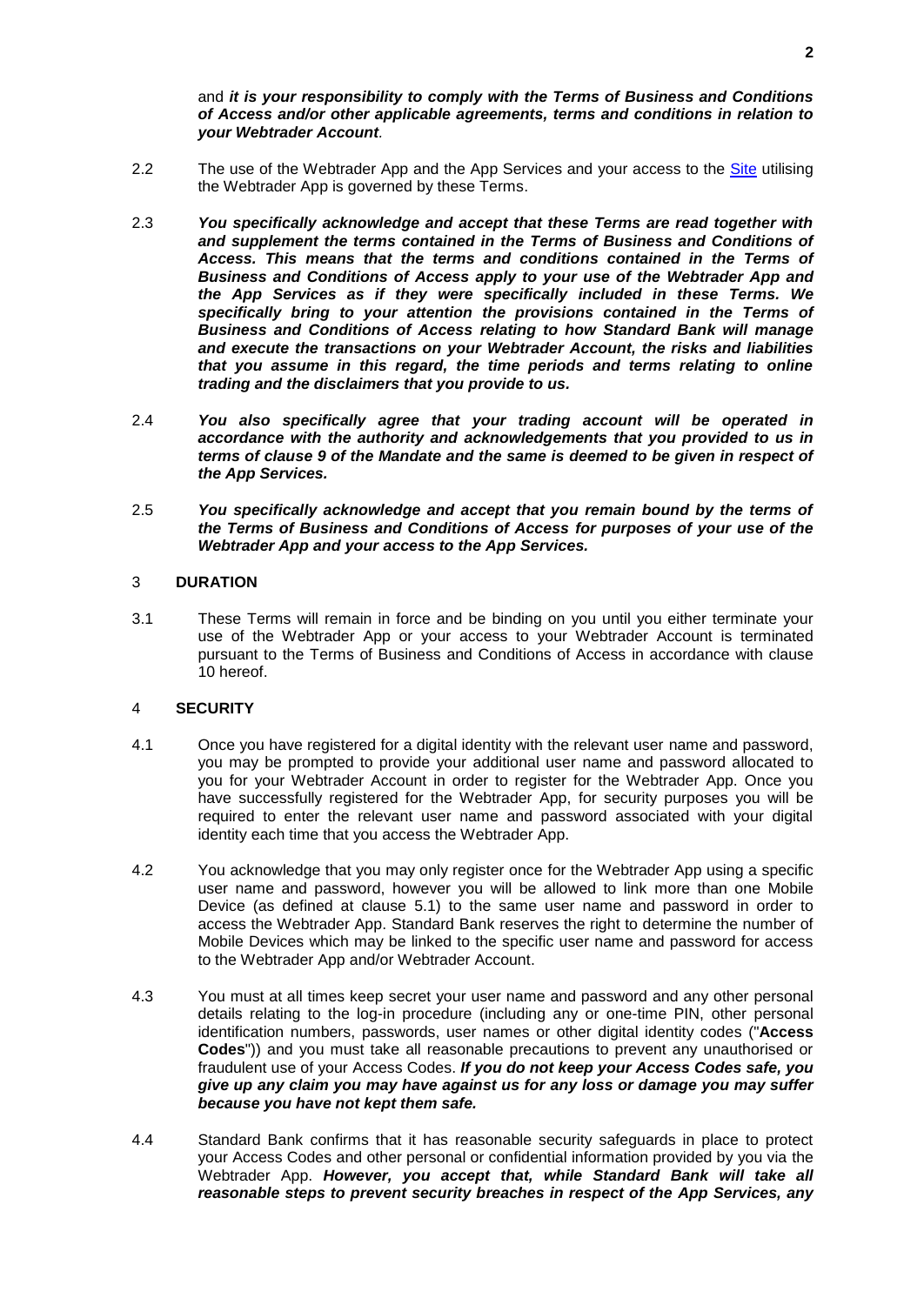## *information sent over an unsecured link or communication system is susceptible to unlawful monitoring, interception or access by a third party, for which Standard Bank will not be responsible.*

- 4.5 You agree to enter your correct Access Codes whenever accessing the Webtrader App, failing which you will be prevented from accessing the App Services.
- 4.6 You also acknowledge that (i) your Access Codes are for your exclusive use only; (ii) you will not share any Access Codes in relation to accessing or using the App Services or Webtrader Account to any third party or record such details in any way that may result in them becoming known to a third party; and (iii) once the correct Access Codes have been entered and submitted to Standard Bank, Standard Bank will accept and process all instructions relating to the Webtrader App accessed by way of those Access Codes, irrespective of whether the Access Codes may have been entered fraudulently or otherwise without your authority.
- 4.7 You agree not to respond to any email or other unsolicited correspondence that requests your Access Codes.
- 4.8 You must make sure that you log out of the Webtrader App when you have finished using it to prevent anyone else from using it. We will also apply an automated time-out if the Webtrader App is not used within a specified time frame.
- 4.9 You must notify Standard Bank immediately if you become aware of or reasonably suspect any unauthorised access to or use of your Access Codes by contacting Standard Bank at the contact details set out in clause [18.](#page-8-0) You are required to take appropriate steps to minimise any loss or harm that may result from such unauthorised access.
- 4.10 We are committed to providing safe online services. All users of the Webtrader App are protected by encryption. Encryption protects the personal information you send when you provide information through the Webtrader App. Our computers are protected by systems that guard against intruders. Only authorised Standard Bank employees, contractors and/or agents can gain access to material information on these computers.

## <span id="page-2-0"></span>5 **YOUR USE OF THE WEBTRADER APP**

- 5.1 Standard Bank hereby grants you a non-assignable, non-transferable, non-exclusive right to enable the Webtrader App (including any updates or upgrades) via the Standard Bank App and to access and use the App Services available via the Webtrader App on compatible mobile phones or any other compatible portable communication devices ("**Mobile Device**"), owned and/or lawfully controlled by you, for your personal use only. This right is not exclusive and Standard Bank will also allow other users to enable the Webtrader App..
- 5.2 You may only use the Webtrader App and Webtrader Account for purposes that are not illegal and you must not allow any third party to use the Webtrader App or to access the App Services.
- 5.3 You may not copy, adapt, modify, alter, de-compile, reverse engineer, attempt to derive the source code of or create derivative works of, or otherwise attempt to reproduce the Webtrader App, its contents, including any intellectual property therein, its design, any updates to the Webtrader App and/or any proprietary features in relation to it, or any parts thereof. This prohibition extends to any and all content belonging to third parties that is found on the Webtrader App and/or any content featured on the websites which are accessed via links that are found on the Webtrader App. You may not sub-license such third party content, including intellectual property rights associated with such third party content.
- 5.4 You may not establish a hyperlink, frame, metatag, similar reference, whether electronically or otherwise (collectively referred to as "linking"), or any other reference, to the Webtrader App.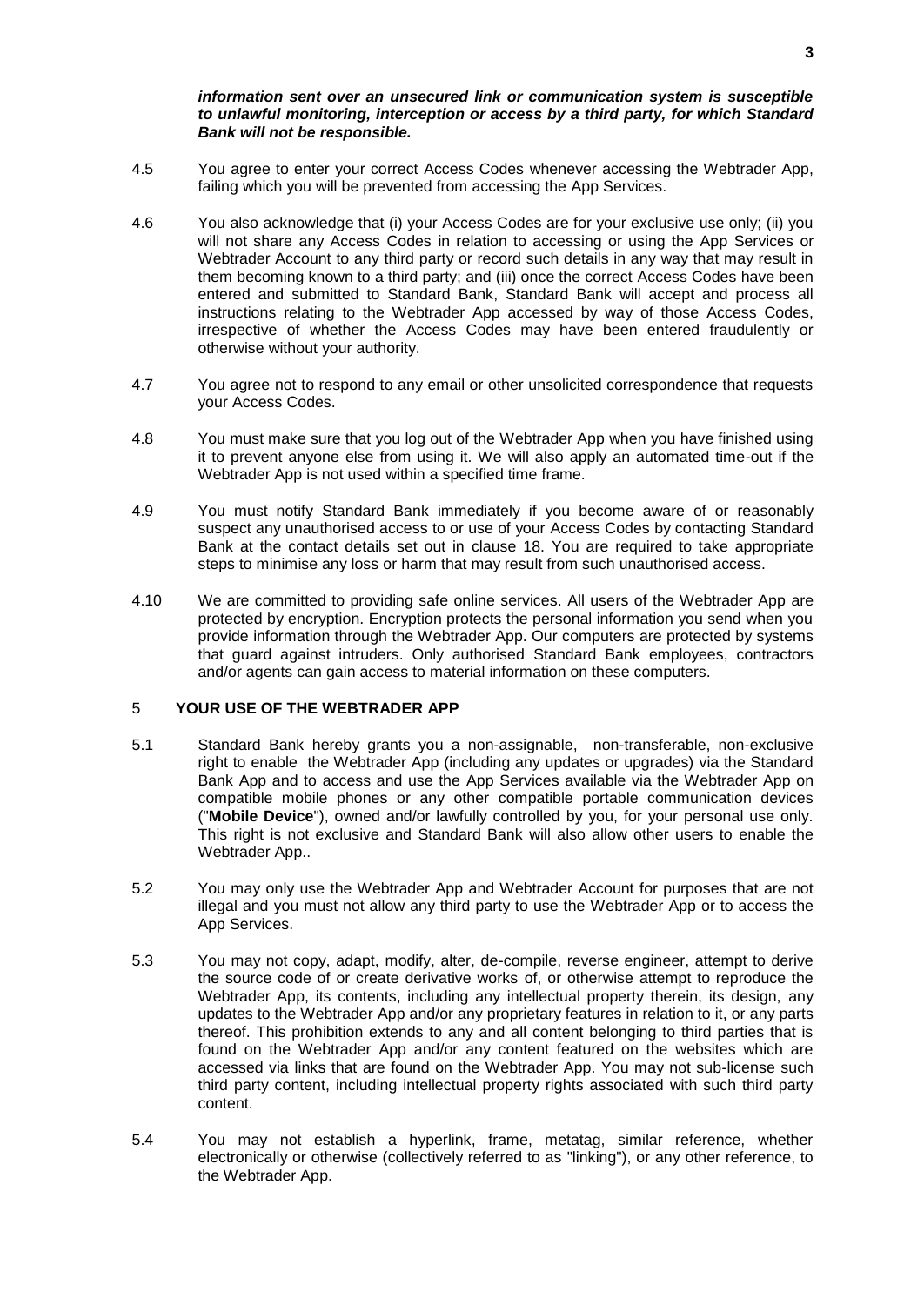5.5 If you wish to use the Webtrader App, you must ensure that you download and use the latest version of the Standard Bank App. If you do not install the latest version of the Standard Bank App, the App Services may not function correctly or you may experience security and/or data flaws, for which Standard Bank will not be liable under any circumstances. If you download the Standard Bank App from any applicable App Store, you agree that you will comply with and be bound by any terms and conditions prescribed for the use of such App Store by any third party, in addition to these Terms.

## 6 **MOBILE DEVICE REQUIREMENTS**

- 6.1 Standard Bank does not warrant that the Webtrader App will be compatible with nor that it will operate with every type of Mobile Device. Standard Bank will provide you with information on suitable types of Mobile Devices on the Site and/or at your request.
- 6.2 You acknowledge that the display, layout, look and feel of the content of the App Services may differ depending on the Mobile Device being used to access the App Services.
- 6.3 You acknowledge that, in order for the Webtrader App to be enabled, you are fully responsible for:
- 6.3.1 finding out whether your Mobile Device is appropriate and compatible with the Webtrader App; and
- 6.3.2 the continued functionality of the Mobile Device on which the Webtrader App has been enabled, including for ensuring that the Mobile Device is (i) in good working order; (ii) at all times updated to run on the latest version of your operating system; and (iii) operating in accordance with the relevant Mobile Device manufacturer's specifications.
- 6.4 *You are fully responsible for the Mobile Device that you use to access the App Services and we will not be responsible for and disclaim any liability for losses that may arise due to any defect in the Mobile Device*. You agree that you will (i) not leave your Mobile Device unattended or accessible in any manner by any third party while you are still logged onto the App Services; (ii) not save your Access Codes to your Mobile Device; and (iii) inform Standard Bank during Standard Bank Webtrader's operating hours as published on the Site, upon becoming aware of any fraudulent or unauthorised use of the App Services by any third party (at the contact details set out in clause [18](#page-8-0) below).
- 6.5 If your Mobile Device is lost or stolen, or is no longer in your ownership or possession, you must immediately login to the Webtrader App and/or the Standard Bank App (as the case may be) through an alternate capable device, and de-authorise one or more Mobile Device as well as any linked Mobile Device**.** *We will not be held liable for any losses from your failure to de-authorise your Mobile Device.* If you cannot immediately deauthorise your Mobile Device, then you must inform Standard Bank during Standard Bank Webtrader's operating hours via our customer contact centre, as set out on the Site, in order to notify us that your Mobile Device is no longer in your ownership or possession (at the contact details in clause [18](#page-8-0) below).

### 7 **THIRD PARTY TELECOMMUNICATIONS; MAINTENANCE SERVICES**

- 7.1 You acknowledge that (i) Standard Bank will not be responsible for any mobile operator or service provider's network and/or Wi-Fi (wireless internet access) connectivity preventing or negatively impacting your access to the App Services; and (ii) your Mobile Device network operator (cellphone service provider) or internet service provider may charge you for accessing and using the App Services via a mobile network or Wi-Fi connection, and that you are solely responsible for such charges.
- 7.2 The use of the Webtrader App is in addition to and not in substitution of other online channels provided by Standard Bank for the Webtrader Account. You acknowledge that the Webtrader App and App Services may be inaccessible or inoperable for any reason, including, without limitation: (a) equipment (hardware) malfunctions, (b) software malfunctions, (c) periodic maintenance procedures or repairs which Standard Bank and/or its third party service providers may undertake from time to time, or (d) causes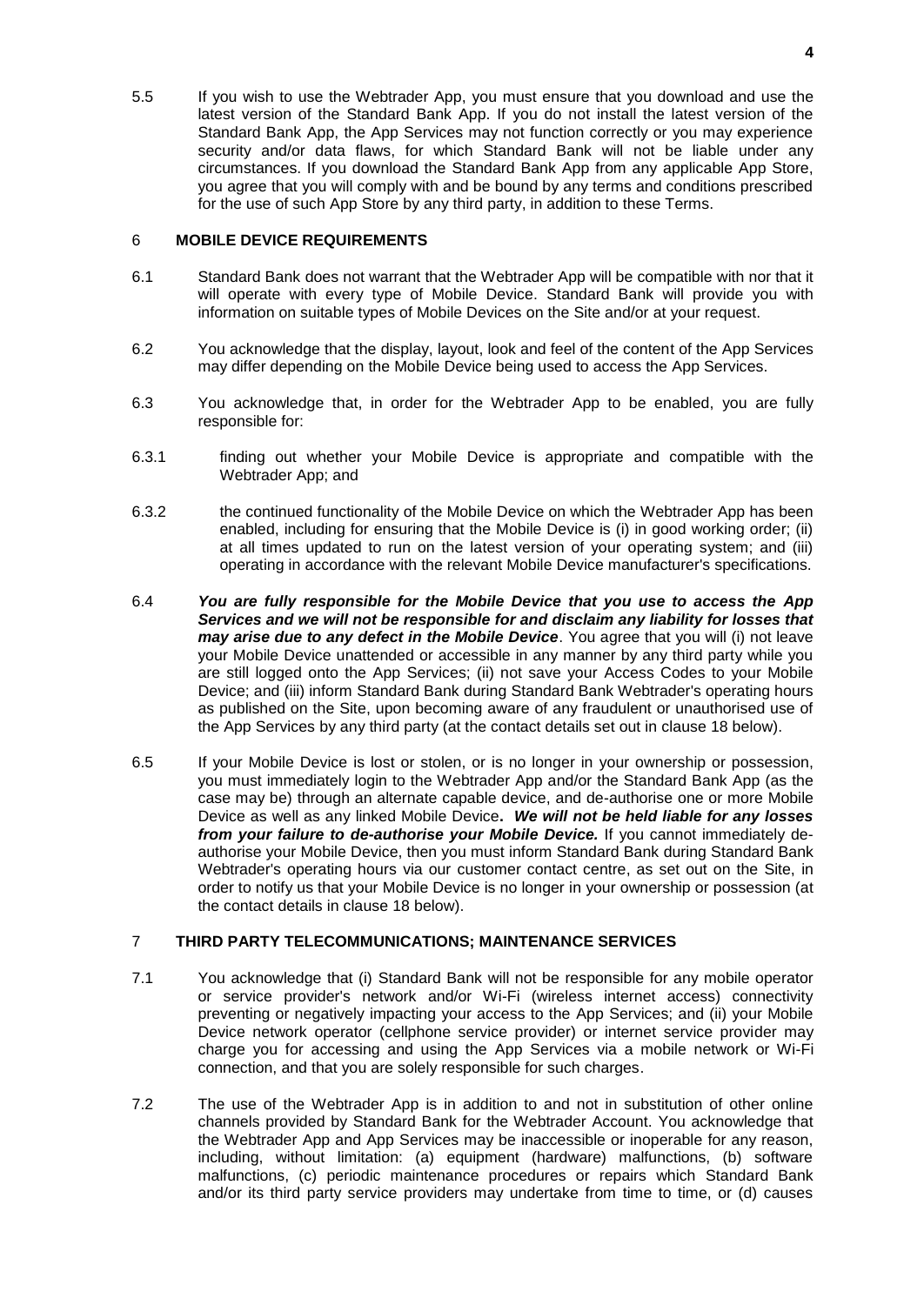beyond the reasonable control of Standard Bank and/or its third party service providers, which causes are not reasonably foreseeable by Standard Bank and/or its third party service providers.

- 7.3 You are only allowed to access either the Webtrader Account via the Webtrader App or the Site at any one particular time and cannot access both simultaneously.
- 7.4 We reserve the right to replace, change or discontinue any of the App Services on reasonable notice to you and may also offer additional functionality and options as part of the App Services from time to time.
- 7.5 We also reserve the right to suspend your access to the Webtrader App without notice in the event that Standard Bank reasonably suspects that you are using the Webtrader App and/or Webtrader Account for any unlawful purpose and/or activity and/or whenever it deems such action necessary in its absolute discretion.

## 8 **INTELLECTUAL PROPERTY**

- 8.1 We own all intellectual property rights in and to the Webtrader App, App Services and Webtrader Account, including all content thereon or sent to and from the Webtrader App. The Webtrader App does not grant any rights of use or any other rights in respect of the Webtrader App or any intellectual property rights therein to any other person.
- 8.2 Certain content available on the Webtrader App may include content belonging to third parties. We may provide links to third party websites as a convenience to you. You acknowledge that we are not responsible and/or liable for the following and/or its accuracy:
- 8.2.1 all content belonging to third parties on the Webtrader App; and/or
- 8.2.2 any content featured on the websites which are accessed via links that are found on the Webtrader App.
- 8.3 *You indemnify us against all actions, claims, costs, demands, expenses and other liabilities suffered or incurred by us as a result of any third party claims initiated and/or instituted against us relating to your unauthorised use of the Webtrader App and/or any intellectual property rights flowing therefrom.*
- 8.4 If we offer software to you on or through your Mobile Device, any licence agreement is between you and the software's licensor (**licensor**). *You indemnify us against any breach of such software licence.*
- 8.5 We do not expressly or implicitly warrant:
- 8.5.1 the licensors' ownership of any software provided on the Webtrader App; or
- 8.5.2 rights of use of any licensor; and
- <span id="page-4-0"></span>8.5.3 that any software is suitable for its purpose.

#### 9 **DATA PROTECTION**

9.1 Your right to privacy and security is very important to us. Standard Bank will adhere to the [Privacy and Security Statement](https://webtrader.standardbank.com/ost/nsp/brochurewarepublic/webtrader/gettingStarted/siteUsage.html) to ensure that your personal information which is obtained through the use of the Webtrader App is kept private and confidential.

## <span id="page-4-1"></span>10 **BREACH AND TERMINATION**

10.1 *We may stop you from using the Webtrader App to access the Webtrader Account if you breach a clause of these Terms and do not remedy it within 5 (five) days after we have asked you to. We may still take other steps available to us, including applying to court for an urgent interdict order against you.*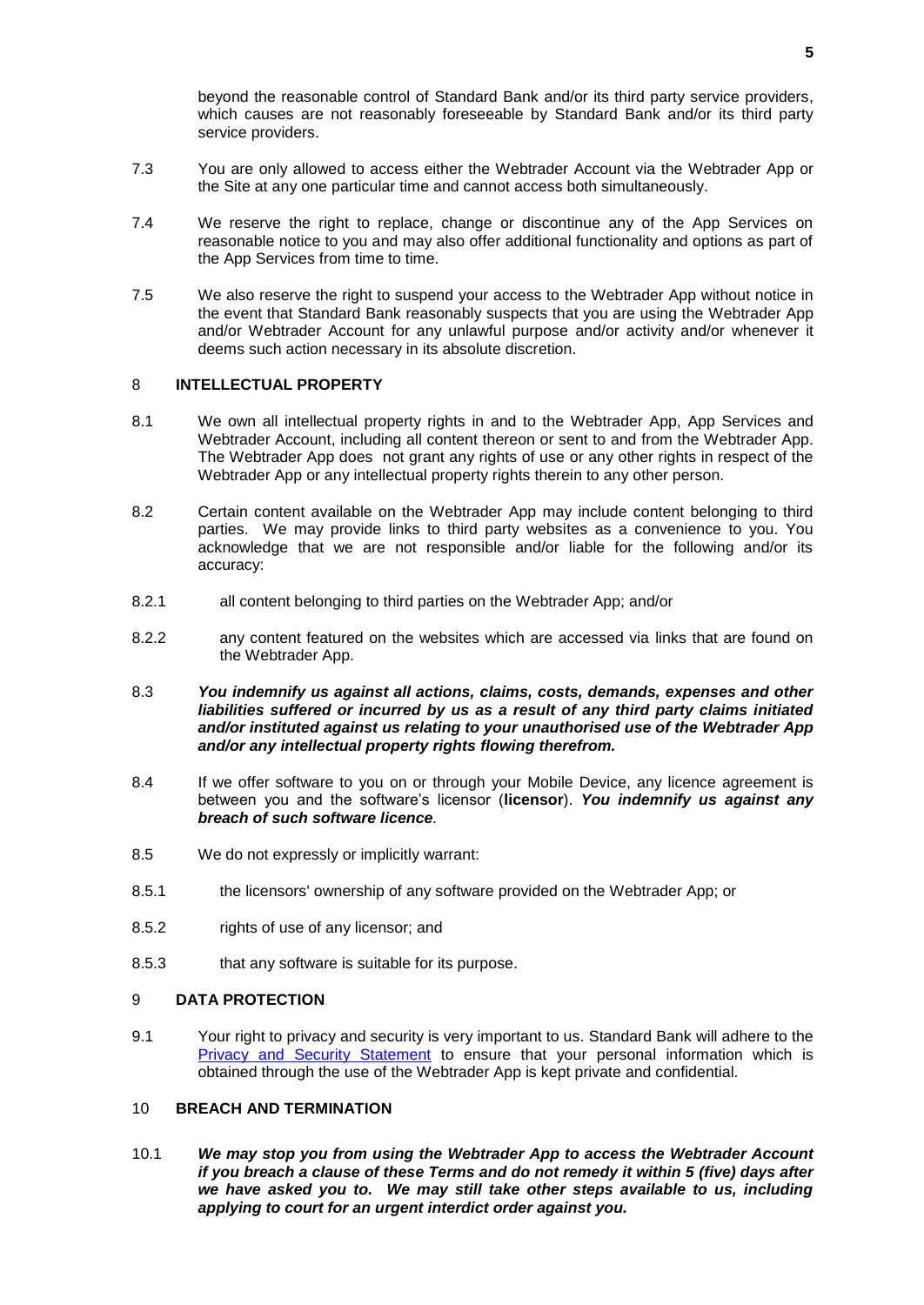- 10.2 Standard Bank or you may cancel these Terms by giving 30 (thirty) days' prior written notice to the other, except that Standard Bank in its sole discretion may cancel these Terms without prior notice to you on reasonable grounds when deemed appropriate. You agree that you will immediately de-install the Webtrader App on termination.
- 10.3 These Terms will be deemed terminated if the Terms of Business and Conditions of Access for the Webtrader Account are terminated for any reason whatsoever.

## 11 **WARRANTIES AND UNDERTAKINGS BY YOU**

- 11.1 You warrant that:
- 11.1.1 you are a natural person, you have full contractual capacity and no court has declared you mentally unfit;
- 11.1.2 you are a citizen of the Republic of South Africa;
- 11.1.3 you are not, and will not be, located in any country that is the subject of a United States of America (**US**) Government embargo or that has been designated by the US Government as a "terrorist supporting" country;
- 11.1.4 you are not listed on any US Government list of prohibited or restricted parties;
- 11.1.5 you have been informed at clause [18](#page-8-0) below that you can refer any questions that you may have to us;
- 11.1.6 you have given us the correct information; and
- 11.1.7 you have read and understood these Terms, before entering into these Terms.
- 11.2 You acknowledge and agree that:
- 11.2.1 all information is provided "as is" and should not be treated as professional or investment advice of any kind, and you must seek independent professional advice prior to taking any action based on the contents of this Webtrader App;
- 11.2.2 nothing on the Webtrader App constitutes an offer or the solicitation of an offer for business or the sale or purchase of any Investments;
- 11.2.3 these Terms are entered into between us and you. However, since the Standard Bank App is made available through an App Store, the App Store is a third party under these Terms and will also have the right to enforce these Terms against you;
- 11.2.4 *to the maximum extent permitted by law, the App Store does not give or enter into any warranty, condition or other term in relation to the Standard Bank App and will not be liable to you for any claims, losses, costs or expenses of whatever nature in relation to the Standard Bank App or as a result of you or anyone else using the Standard Bank App or relying on any of its content for purposes of the Webtrader App;*
- 11.2.5 any claims relating to the possession or use of the Webtrader App are between you and us (and not between you, or anyone else, and the App Store) including but not limited to product liability claims, any claim that the Webtrader App fails to conform to any applicable legal or regulatory requirement and claims under consumer protection legislation; and
- 11.2.6 in the event of any claim by a third party that your possession or use (in accordance with these Terms) of the Webtrader App infringes any intellectual property rights, the App Store will not be responsible or liable to you in relation to that claim.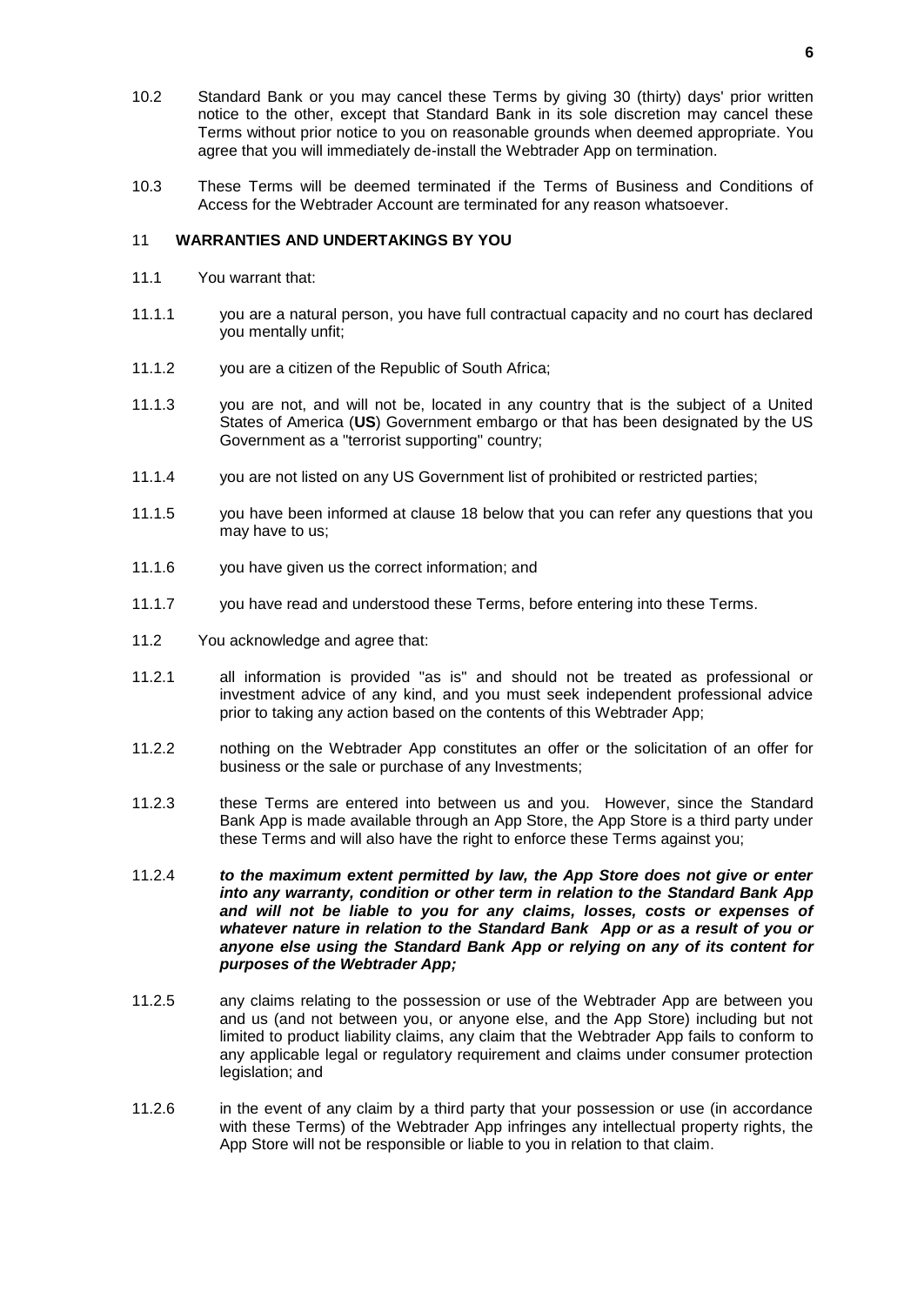## 12 **DISCLAIMER OF WARRANTIES**

- 12.1 The material and any publications on the Webtrader App have been prepared solely for information purposes by Standard Bank and accordingly do not constitute an offer, a solicitation of an offer, invitation to acquire any security or to enter into any agreement, or any advice or recommendation to conclude any transaction (whether on the indicative terms or otherwise) and must not be deemed as such.
- 12.2 Whilst Standard Bank has taken care to ensure that the content and services on the Webtrader App are accurate, it does not warrant that the Webtrader App, any tools such as calculators, software, information, content or other services will be error-free or will meet any particular criteria of accuracy, completeness, reliability, performance or quality and expressly disclaim all such implied warranties. Whilst all reasonable precautions have been taken Standard Bank does not warrant that the Webtrader App or any downloads via the Webtrader App and/or Site are free from viruses or destructive code. *Standard Bank and any of its affiliates, shareholders, agents, consultants, directors, officers or employees are not liable for any damages whatsoever relating to your use of the Webtrader App or the App Services offered or information made available on the Webtrader App or your inability to use of the Webtrader App or any of the information or App Services.*
- 12.3 In addition and to the extent that it is lawful to do so, Standard Bank disclaims all warranties and conditions with respect to the Webtrader App and the App Services, either express or implied, including, but not limited to, warranties of merchantability, fitness for a particular purpose and non-infringement.
- 12.4 Your use of the Webtrader App is dependent on factors beyond our control, such as your network's coverage or availability, your Internet Service Provider's availability or your Mobile Device's capability and capacity. *We are not liable for any loss or damages you may suffer if a factor beyond our control arises and you cannot access the Webtrader App, App Services and/or Webtrader Account.*

#### 13 **LIMITATION OF LIABILITY**

- 13.1 *To the extent that it is lawful to do so, we (including our employees, consultants, agents or any affiliated person) are not responsible for any loss or damages related to your use of the Webtrader App, App Services, Webtrader Account or any intellectual property flowing therefrom. This includes, without limitation, any direct, indirect, special, incidental, or consequential damages in terms of contract, delict (breach of a duty of care) or law. We are not responsible for any loss and/or damages where:*
- 13.1.1 *someone finds out your Access Codes;*
- 13.1.2 *in the case of a juristic person, you allow an unauthorised person to operate the Webtrader App and/or the Webtrader Account on your behalf;*
- 13.1.3 *any technical or other problem (interruption, malfunction, downtime or other failure) affects the App Services, Webtrader Account, any banking system, any trading system, a third-party system or any part of any database, for any reason;*
- 13.1.4 *any personal information or other data is directly or indirectly lost or damaged because of technical problems, power failures, unlawful acts (such as data theft), any harmful computer program or virus, or your own negligence;*
- 13.1.5 *any failure or problem affects goods or services provided by any other party, for example, any telecommunication service provider (such as Telkom), Internet Service Provider, electricity supplier (such as Eskom), local or other authority;*
- 13.1.6 *where such losses are incurred as a result of your use of the Webtrader Account;*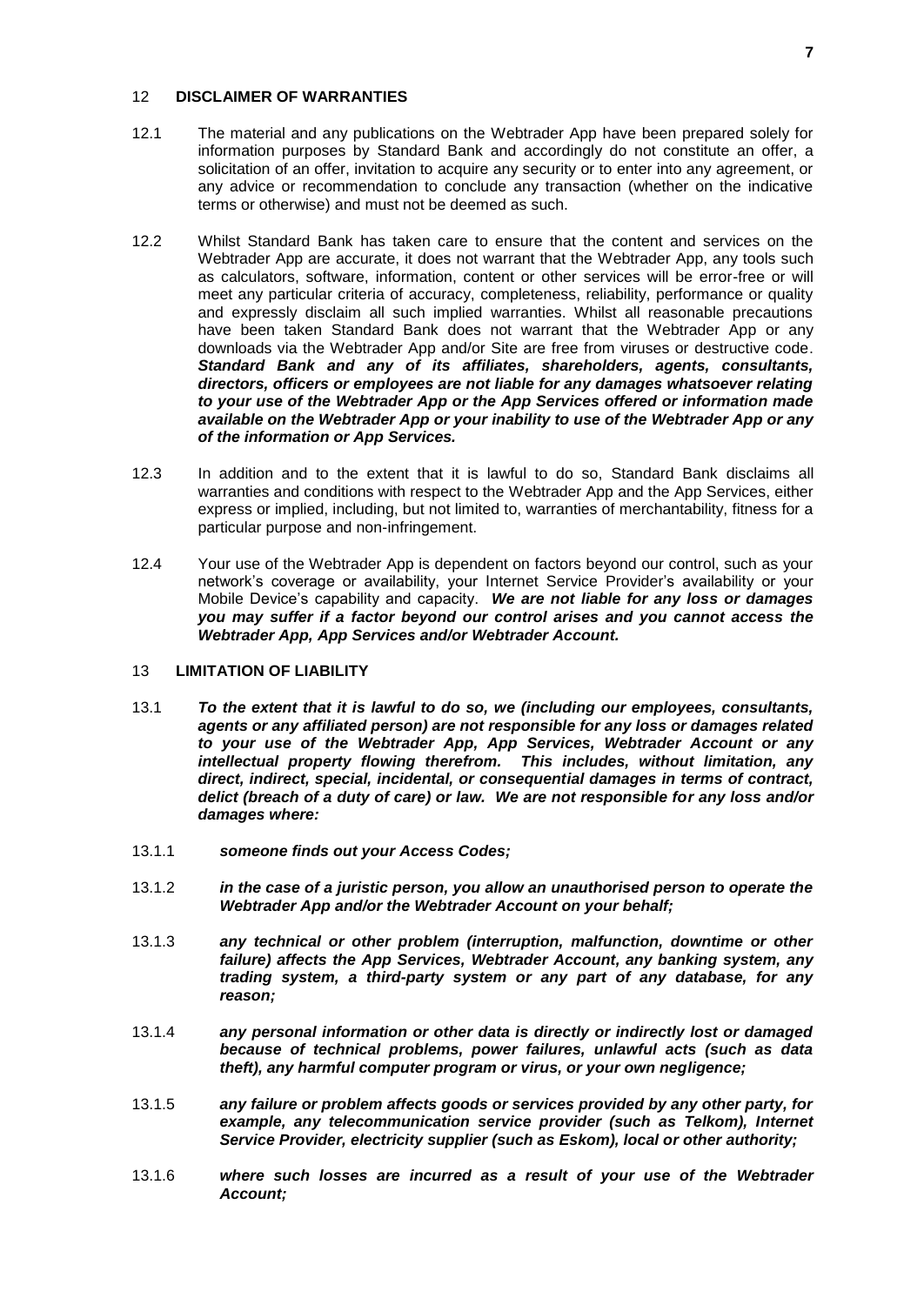#### 13.1.7 *where such losses or damages are expressly excluded under the Terms of Business and Conditions of Access; or*

### 13.1.8 *any event that we have no control over.*

13.2 Standard Bank will not be liable to you for any claims and/or losses of whatsoever nature in relation to the Webtrader App or App Services as a result of you or anyone else gaining unlawful access to the Webtrader App, App Services or any of its content or as a result of Standard Bank acting on an instruction received from you or purportedly received from you.

## 14 **APPLICABLE LAW AND JURISDICTION**

- 14.1 The laws of the Republic of South Africa govern these Terms.
- 14.2 You hereby consent to the non-exclusive jurisdiction of the Magistrates Court. However Standard Bank may elect to institute proceedings in the High Court (in its sole discretion), in which case Standard Bank and you consent to the non-exclusive jurisdiction of the High Court of South Africa (Gauteng Local Division, Johannesburg), or any successor thereto.

## <span id="page-7-0"></span>15 **CHANGES TO THESE TERMS**

- 15.1 Standard Bank is entitled to make unilateral changes to these Terms and you will be notified of such changes via email. In the event that you proceed to use the App Services after such notification has been posted via the Site or where you have been notified via email, you agree that you will be deemed to have accepted the amended Terms.
- 15.2 Without detracting from clause [15.1,](#page-7-0) you will be allowed to cancel these Terms in the event that you do not accept any material changes made by Standard Bank to these Terms or the App Services, by giving a 30 (thirty) days written notice to Standard Bank.

## 16 **NOTICES**

- 16.1 The address you supply when you register for the Webtrader Account, or such other address as you may stipulate in writing, is your chosen address where notices may be given and documents in legal proceedings may be served.
- 16.2 Standard Bank's chosen address for such purposes is East Wing, 1<sup>st</sup> Floor, 30 Baker Street, Rosebank, Johannesburg, Republic of South Africa, 2196 (physical address) and PO Box 61309, Marshalltown, 2107 (postal address), for attention of the Head: Webtrader- The Standard Bank of South Africa Limited or any subsequent address (physical and/ or postal) as advised to you.
- 16.3 Any notice given in terms of these Terms, by either party, shall be sent on any business day during the normal office hours of the addressee and will be in writing and deemed, unless the contrary is proved, to have been received:
- 16.3.1 on the date it was delivered by hand;
- 16.3.2 14 (fourteen) days after posting; and
- 16.3.3 at the time of delivery of the electronic mail.
- 16.4 Except where specifically stated in these Terms, any reference to "in writing" shall include message in electronic format.

## 17 **DISPUTE RESOLUTION**

17.1 In the event that there is a dispute arising from these Terms, the dispute resolution provisions of the Terms of Business shall apply.